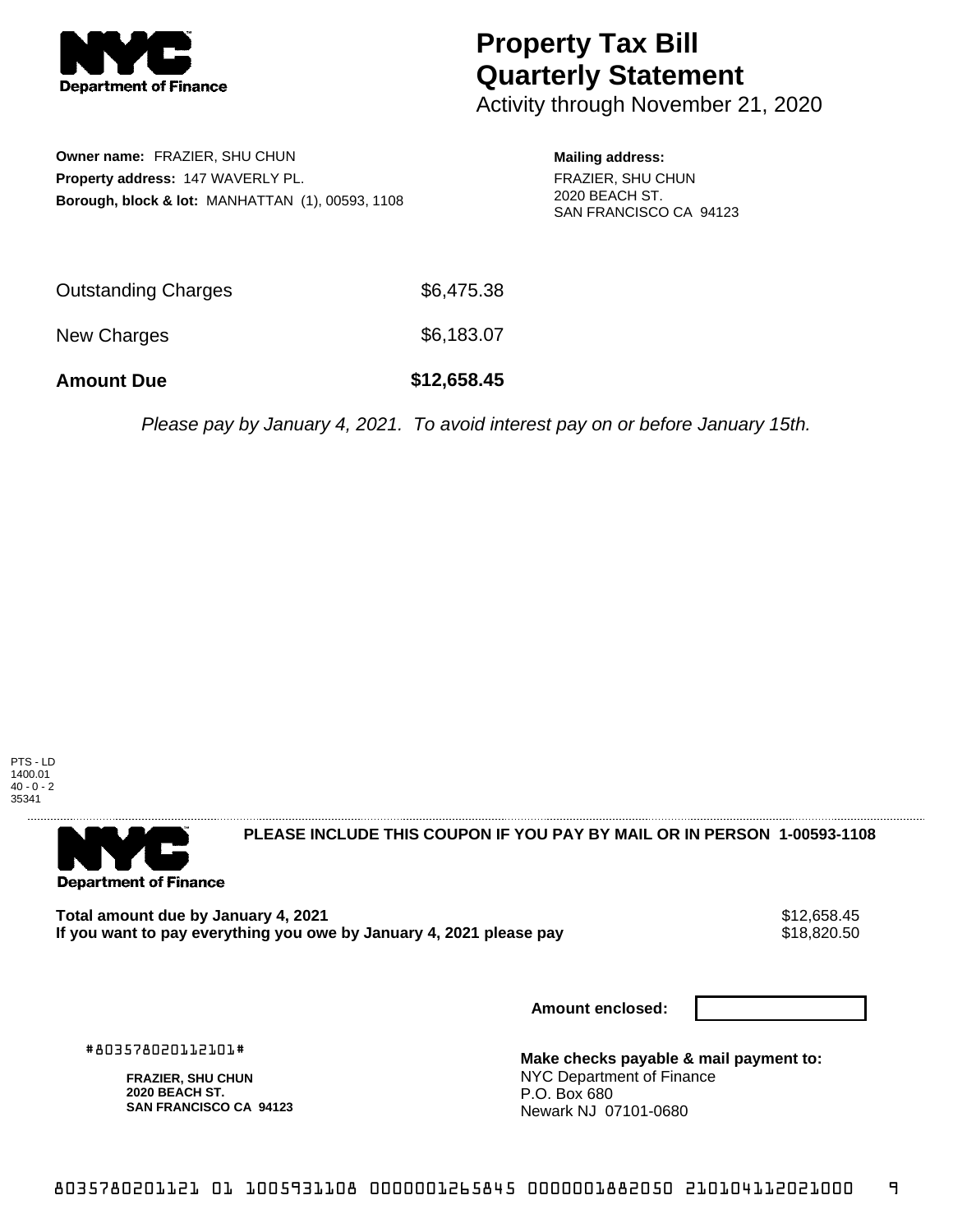

| <b>Billing Summary</b>                                                     | <b>Activity Date Due Date</b>           | Amount       |
|----------------------------------------------------------------------------|-----------------------------------------|--------------|
| Outstanding charges including interest and payments                        |                                         | \$6,475.38   |
| Finance-Property Tax                                                       | 01/01/2021                              | \$6,394.29   |
| <b>Adopted Tax Rate</b>                                                    |                                         | $$-211.22$   |
| <b>Total amount due</b>                                                    |                                         | \$12,658.45  |
| <b>Tax Year Charges Remaining</b>                                          | <b>Activity Date</b><br><b>Due Date</b> | Amount       |
| Finance-Property Tax                                                       | 04/01/2021                              | \$6,394.29   |
| <b>Adopted Tax Rate</b>                                                    |                                         | $$-211.22$   |
| Total tax year charges remaining                                           |                                         | \$6,183.07   |
| If you want to pay everything you owe by January 4, 2021 please pay        |                                         | \$18,820.50  |
| If you pay everything you owe by January 4, 2021, you would save:          |                                         | \$21.02      |
| How We Calculated Your Property Tax For July 1, 2020 Through June 30, 2021 |                                         |              |
|                                                                            | Overall                                 |              |
| Tax class 2 - Residential More Than 10 Units                               | <b>Tax Rate</b>                         |              |
| Original tax rate billed                                                   | 12.4730%                                |              |
| New Tax rate                                                               | 12.2670%                                |              |
| <b>Estimated Market Value \$499,265</b>                                    |                                         |              |
|                                                                            |                                         | <b>Taxes</b> |
| <b>Billable Assessed Value</b>                                             | \$205,060                               |              |
| <b>Taxable Value</b>                                                       | \$205,060 x 12.2670%                    |              |
| <b>Tax Before Abatements and STAR</b>                                      | \$25,154.72                             | \$25,154.72  |
| Annual property tax                                                        |                                         | \$25,154.72  |
| Original property tax billed in June 2020                                  |                                         | \$25,577.16  |
| <b>Change In Property Tax Bill Based On New Tax Rate</b>                   |                                         | $$-422.44$   |

**NEW LAW:** To learn about Local Law 147, which requires residential buildings with three or more units to create a policy on smoking and share it with current and prospective tenants, visit www.nyc.gov/health/tobaccocontrol.

## **Home banking payment instructions:**

- 1. **Log** into your bank or online bill pay website.
- 2. **Add** the new payee: NYC DOF Property Tax. Enter your account number, which is your boro, block and lot, as it appears here: 1-00593-1108 . You may also need to enter the address for the Department of Finance. The address is P.O. Box 680, Newark NJ 07101-0680.
- 3. **Schedule** your online payment using your checking or savings account.

## **Did Your Mailing Address Change?** If so, please visit us at **nyc.gov/changemailingaddress** or call **311.**

When you provide a check as payment, you authorize us either to use information from your check to make a one-time electronic fund

transfer from your account or to process the payment as a check transaction.